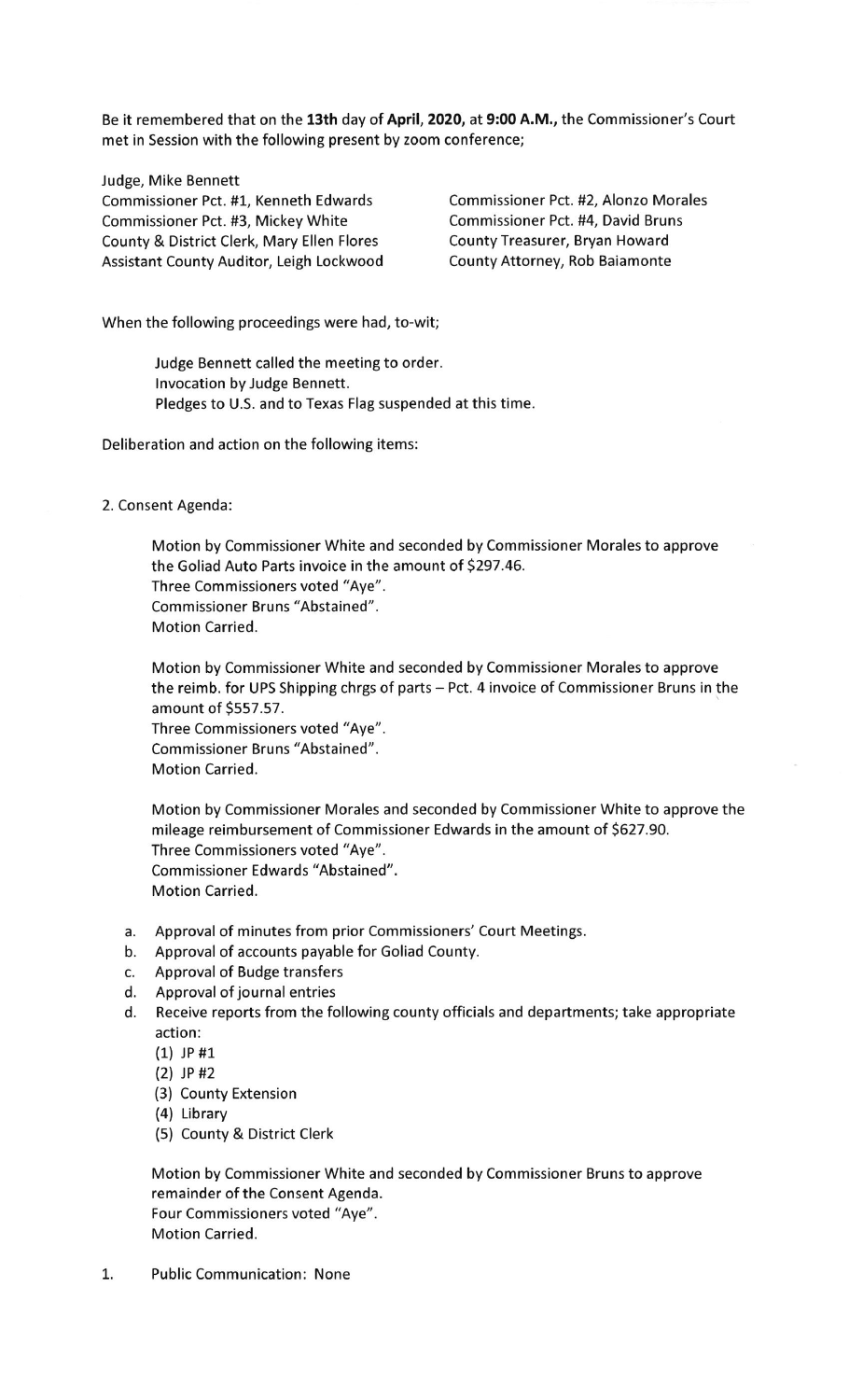- 3. Motion by Commissioner Morales and seconded by Commissioner White to approve the Project Administration Services between Langford Community Management Services. Four Commissioners voted "Aye". Motion Carried.
- 4. Motion by Commissioner Edwards and seconded by Commissioner Bruns to take no action at time on the Grant Administrative Services for Mitigation Services Under the U.S. Department of Housing and Urban Development Community Development Block Grant Program until the County Attorney speaks to the Attorney for the Grant Program regarding issues he had with the contract. We can call a meeting at a later date. Four Commissioners voted "Aye". Motion Carried.
- 5. Discussion Action Approve of pay compensation for all employees working fulltime or part-time during the Covid {sic} Crisis.

Commissioner Edwards asked how workers were being compensated if they are working part-time while others are working full time. Do they need to be compensated, what do you think about compensating extra? I have more questions than answers at this time.

County Treasurer Howard - stated he spoke to TAC and every Elected Official is in charge of their office. Workers that are working full time are getting regular pay and employees that are working part-time are getting Administrative Pay. lf an employee test positive for COVID-19, they will be put on workman's comp. and if an employee is quarantined and test negative they will be paid Administrative Pay. Judge Bennett - We do not have extra money in the budget to pay the employees more money for working full time.

Commissioner Bruns - stated after Harvey, the Courthouse was closed for about a week due to no electricity. The guys were given comp. time.

Commissioner White - stated my guys are working 40 hours a week. We are here to work. I don't see compensating someone for doing their job. That's what longevity is for.

Commissioner Morales - Stated we are part of that group of essential workers. We have to be out there like it or not unless you are sick. There are some senators and legislators working on this in other states. I don't know if Texas is doing it.

County Attorney Baiamonte - Stated his secretary is in the office in the morning and they both respond to any phone calls.

Commissioner Bruns - Asked are all offices open 40 hours a week? I know the Tax Office is open. The Sheriff said he tried to deposit money and he couldn't.

County Treasurer Howard - We are not taking deposits every day. My office can't afford to have someone get sick. lF we lose someone from my office we would be hindered.

Commissioner Edwards - Are we holding checks for more than two weeks? I just don't want to hold checks for too long. I do want to commend those that are working full time and then go home and stay home.

No Action Taken.

6. Motion by commissioner Bruns and seconded by commissioner Edwards to designate the Commissioners Court room as the County Commissioners office in the courthouse. Commissioner Bruns and Edwards voted "Aye" Commissioner White, Morales and Judge Bennett voted "Ney" Motion Failed.